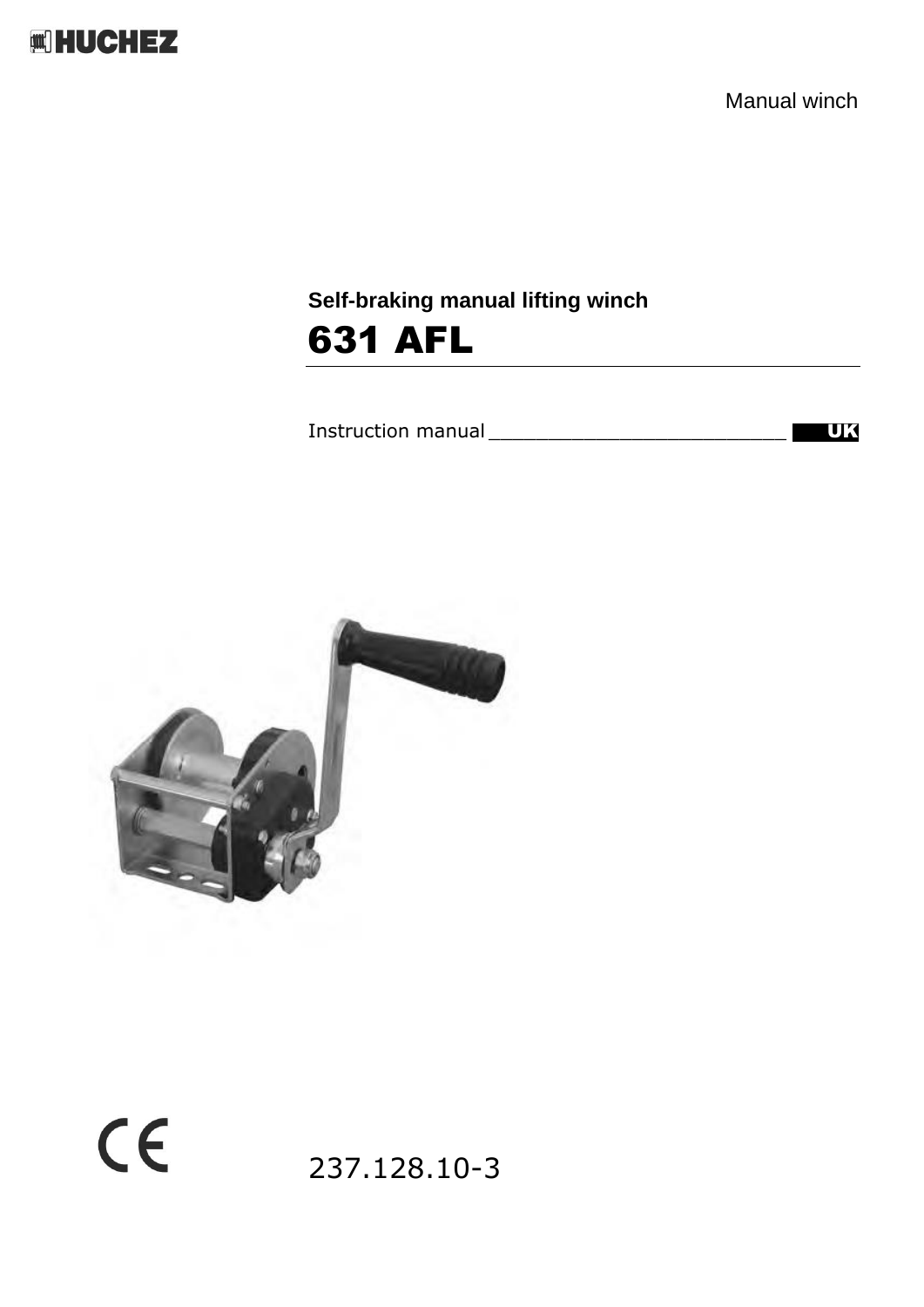

#### *All copying prohibited*

#### **Contents**

#### **1 - General warning**

This machine is governed by European regulations and, more specifically, machinery directive 2006/42/EC and the European standard NF EN 13157.

- Before using this winch, the user must read this instruction manual and follow all the instructions in order to ensure the safe and efficient use of the equipment.
- This instruction manual must be available to all operators. The manufacturer will provide additional copies on request.
- 631 AFL winches are designed to allow **lifting and hauling operations.** Please ensure that the operator is qualified to operate the machine under the conditions established in this manual. This will ensure the safety of both people and the environment.
- Never use this winch with a load exceeding the maximum load indicated.
- This machine may not, under any circumstances, be used to lift people.
- **EXECT** This machine may not, under any circumstances, be used above people unless the load is secured by some other means.
- Before use, the operator must always check that the machine, rope, hook, markings and fixings are in good condition.
- **EXECT** Before each use, make sure that the handle is properly screwed on to its endless screw shaft against the braking system (opposite the lock nut) and that it is in perfect working order (see §4.2).
- The manufacturer accepts no responsibility for consequences resulting from the use or installation of equipment not provided for in these instructions or for the consequences of removal, modification or replacement of original parts or components with parts or components from other sources without its written agreement.
- It is strictly forbidden to motorise these machines.

### **2 – Presentation of the machines**

631 AFL winches are lifting and hauling machines manufactured according to current standards and regulations.

10 models in the range (5 stainless steel).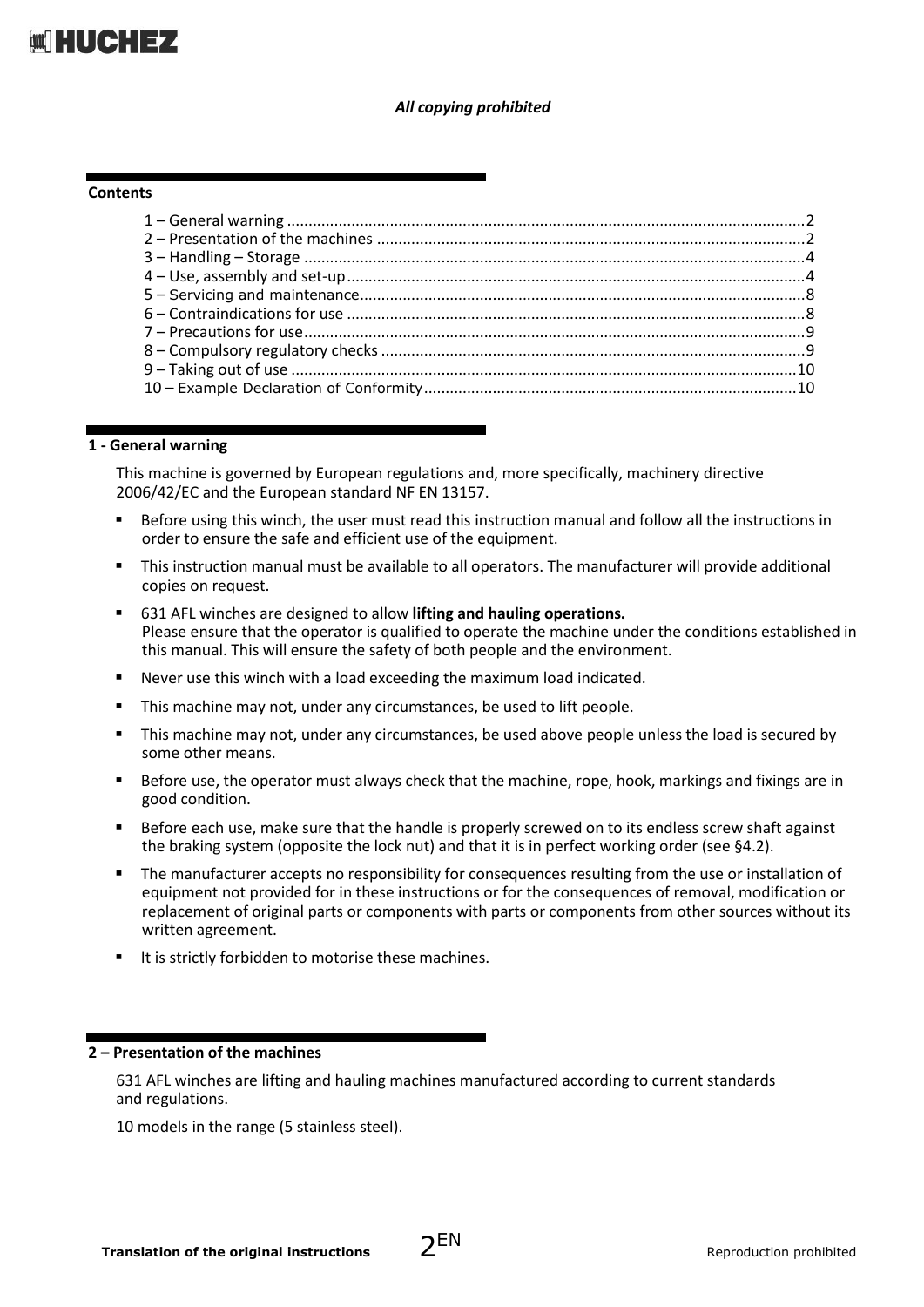# **岡HUCHEZ**

# **2.1. Construction**

- 
- Sheet steel<br>■ Galvanised ■ Galvanised and double chromed, or stainless steel depending on the model<br>■ Automatic ratchet and friction brake holding the load in position as soon as
- Automatic ratchet and friction brake holding the load in position as soon as the handle stops working

#### **2.2. Dimensions:**



|      | 4 AFLM | 4 AFL      | 6 AFL      | 8 AFL      | 12 AFL      |
|------|--------|------------|------------|------------|-------------|
| Type |        | 4 AFL Inox | 6 AFL Inox | 8 AFL Inox | 12 AFL Inox |
|      | 96     | 96         | 128        | 167        | 170         |
| К    | 50     | 90.5       | 99.5       | 100.5      | 120         |
|      | 211    | 250        | 265        | 265        | 294         |
| M    | 125    | 125        | 155        | 178.5      | 200.5       |
| N    | 195    | 197        | 240        | 290        | 295         |
|      | 78     | 117        | 132        | 132        | 155         |
|      | 32     | 32         | 32         | 32         | 38          |
| U    | 126    | 128        | 161        | 200        | 214         |
| v    | 27     | 27         | 27         | 27         | 28          |
| W    | 31     | 31         | 58         | 81         | 81          |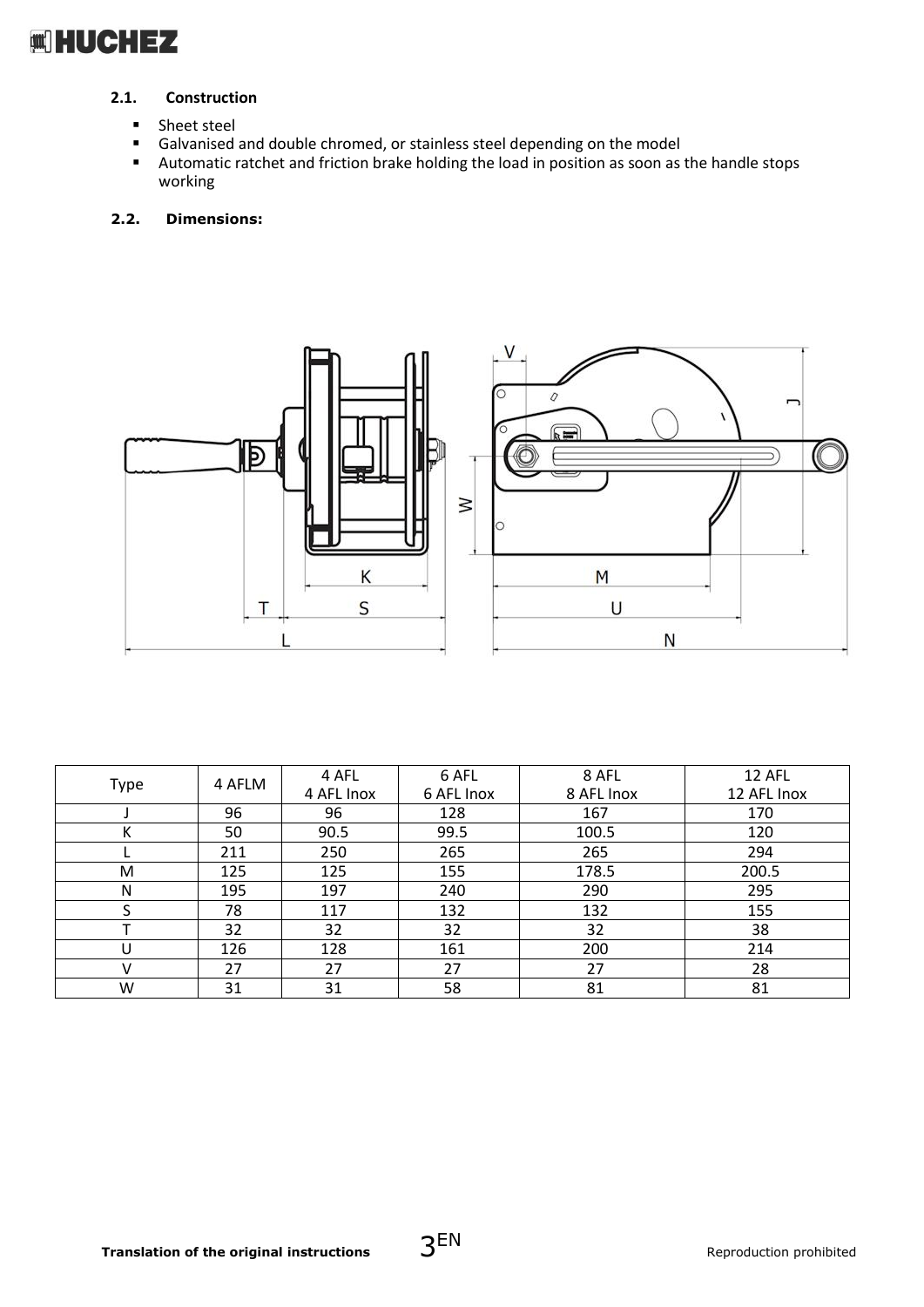

### **2.3. Technical features of the different models**

| Reference                               | 4<br>AFLM | 4AFLM<br><b>Inox</b> | 4 AFL  | 4 AFL<br>Inox | 6 AFL | 6 AFL<br><b>Inox</b> | 8 AFL  | 8 AFL<br><b>Inox</b> | 12 AFL | 12 AFL<br><b>Inox</b> |
|-----------------------------------------|-----------|----------------------|--------|---------------|-------|----------------------|--------|----------------------|--------|-----------------------|
| Authorised load:                        |           |                      |        |               |       |                      |        |                      |        |                       |
| Upper layer (kg)                        | 80        | 80                   | 190    | 190           | 240   | 240                  | 270    | 270                  | 490    | 490                   |
| Lower layer (kg)                        | 190       | 190                  | 340    | 340           | 500   | 500                  | 650    | 650                  | 900    | 900                   |
| Reel hub $\emptyset$ (mm)               | 27        | 27                   | 36     | 36            | 45    | 45                   | 54     | 54                   | 63     | 63                    |
| Rolling load capacity<br>slope 20% (kg) | 350       | 350                  | 500    | 500           | 750   | 750                  | 900    | 900                  | 1500   | 1500                  |
| Minimum operating<br>load (kg)          | 10        | 10                   | 10     | 10            | 10    | 10                   | 10     | 10                   | 10     | 10                    |
| Ratio                                   | 1/2.57    | 1/2.57               | 1/2.57 | 1/2.57        | 1/3.5 | 1/3.5                | 1/4.85 | 1/4.85               | 1/9.71 | 1/9.71                |
| Rope $\emptyset$ (mm)                   | 3         | 3                    | 4      | 4             | 5     | 5                    | 6      | 6                    | 7      | 7                     |
| Max. length (m)                         | 8         | 8                    | 10     | 10            | 12    | 12                   | 19     | 19                   | 12     | 12                    |
| Weight of empty<br>winch (kg)           | 2.2       | 2.0                  | 2.5    | 2.5           | 3.6   | 3.6                  | 5.5    | 5.5                  | 7.4    | 7.4                   |

#### **2.4. Accessories**

631 AFL winches can be delivered with ropes and accessories. The pulleys and pulley blocks used with these winches must comply with Machinery Directive 2006/42/EC.

#### **2.5. Operation**

Proceed as follows:

- Lift the load slightly and release the handle. The load must not fall.
- The winch is designed for lifting suspended loads or moving loads on horizontal or inclined planes. The maximum loads indicated in paragraph 2.3 or on the characteristics labels of the winch must always be respected.
- The load rises or falls in the "Up" or "Down" directions indicated on the braking unit. The load is raised or lowered by turning the handle as indicated on the winch label (Up or Down).
- When lifting, the winch must emit an even sound ("click, click,..."). This is a sign that it is working properly. If there is no sound , the auto brake may not have engaged. Turn the handle 2 or 3 turns "Up" to engage it. If the sound is not audible after a few turns, do not use the winch.
- Always keep your hand on the winch during the "Up" and "Down" operations. To stop the load at any time in an "Up" or "Down" action, release or simply stop turning the handle.It is essential to ensure that the rope or strap is properly guided when rolling and that no crossing or pinching occurs.
- The winch is self-braking. However, this brake needs a minimum load to be activated (see paragraph 2.3), and it is also important to watch out for overheating in the braking system in prolonged load lowering operations.
- For all use in corrosive conditions, it is advisable to use an INOX 316L winch

#### **3 – Handling – Storage**

631 AFL winches do not need maintenance material. It is advisable to store the equipment in weatherproof conditions.

**4 – Use, assembly and set-up**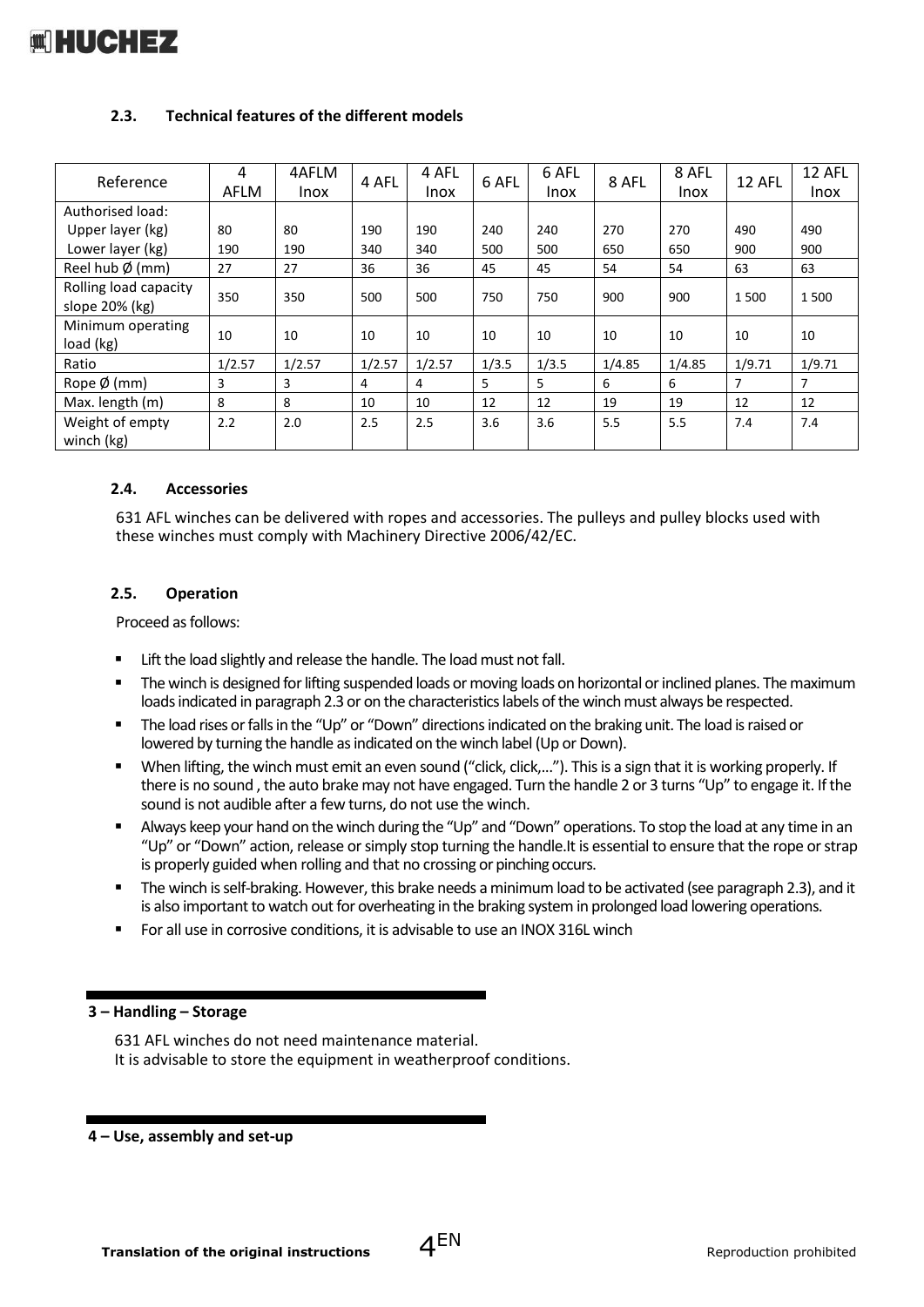

The following precautions should be followed.

**Check the winch before each use** and do not use it if you have any doubt as to whether it is working properly.

#### 4.1 Crank mounting



#### **4.2 Fixing the rope**

Check that the quality and breaking load of the rope used are compatible with its use.

**Important:** use only the rope diameters (see paragraph 2.3) and qualities indicated on the winch label (recommended quality 1770 N/mm²)

- Insert the rope into the rope clamp supplied with the winch.<br>■ Make sure the rope clamp pressure screw is screwed right up
- Make sure the rope clamp pressure screw is screwed right up (Fig.2) and that the drum rolling direction is followed (Fig.3).
- **•** There must be at least 2 turns of rope remaining on the drum. It is recommended to mark this limit with a coloured mark on the rope.
- The rope must be fitted with an initial tautness. Make sure the rope rolls evenly.

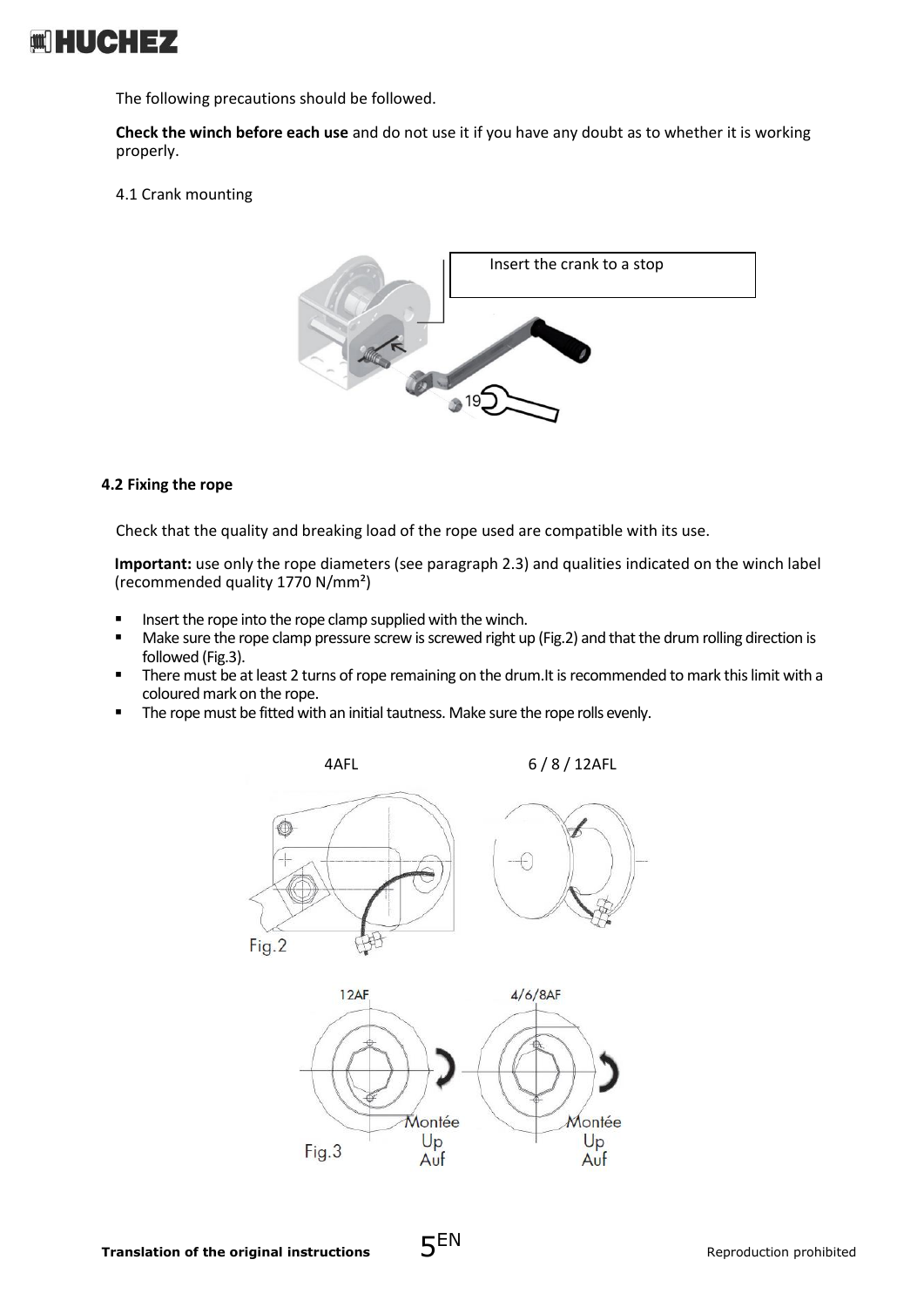

**Never fit the rope in the opposite direction to the normal drum rotation indicated on the winch label. The friction brake would then be taken out of service.**

#### **4.3.Fixings**

The winch must be fixed at 3 points with 12.8 M8 bolts and suitable washers on to a support of a suitable size for the application. See dimensions opposite.

Check that the machine is flat and that it is robust enough for the load to be lifted or handled

4AFLM 4AFL



 $\cdot$  D F ⊘  $\boxed{G}$  $\circ$  $\cup$ C  $\triangleright$  $\overline{O}$ Q M





8AFL

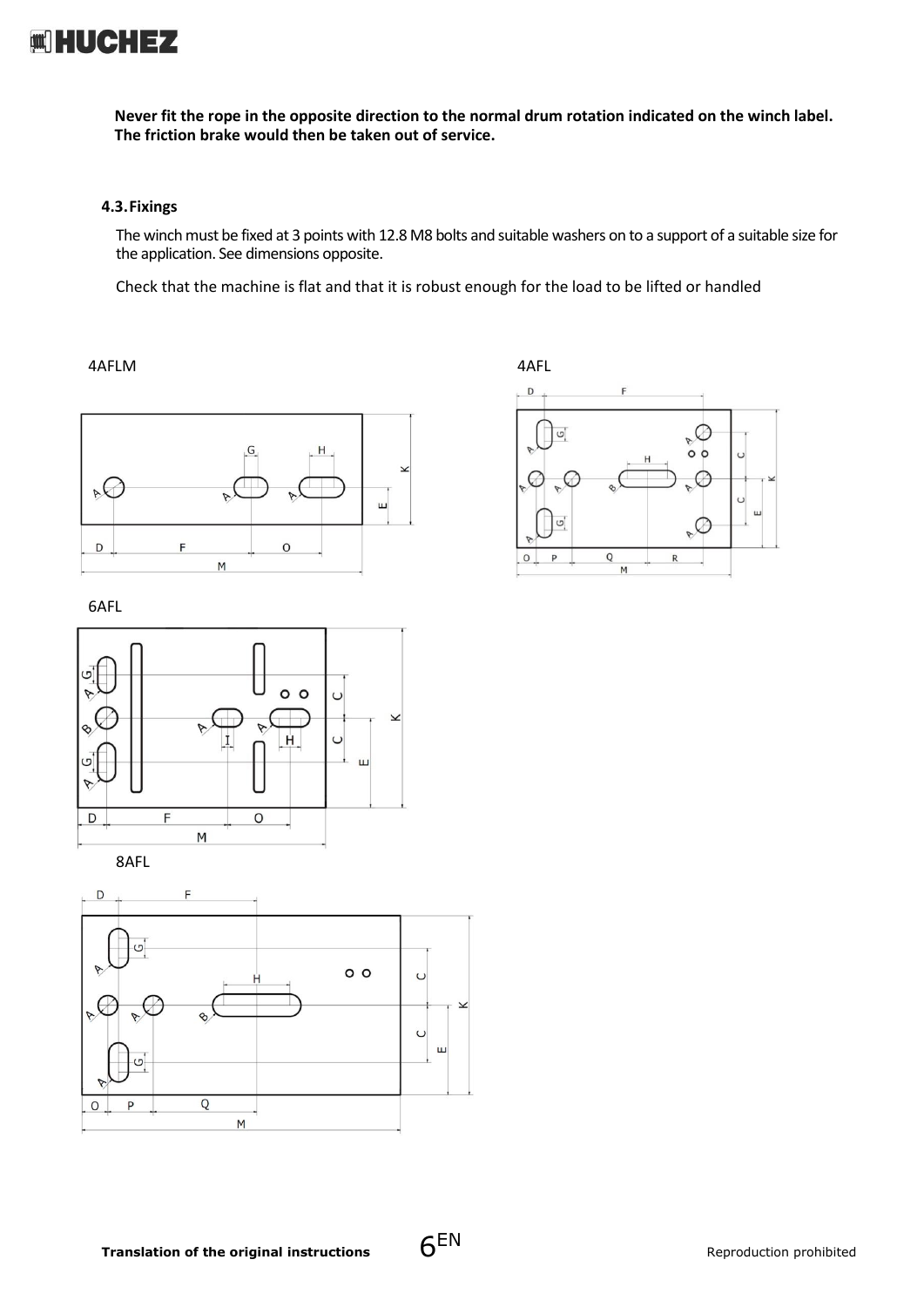

# 12AFL



| Refrence | 4 AFLM                   | 4 AFL                    | 6 AFL                    | 8 AFL                    | 12 AFL      |
|----------|--------------------------|--------------------------|--------------------------|--------------------------|-------------|
|          |                          | 4 AFL Inox               | 6 AFL Inox               | 8 AFL Inox               | 12 AFL Inox |
| Α        | 9                        | 9                        | 11                       | 11                       | 10.8        |
| B        | -                        | 11                       | 12                       | 12.5                     | 12          |
| C        | $\overline{\phantom{a}}$ | 22                       | 33.5                     | 32                       | 37          |
| D        | 14.5                     | 14.5                     | 20                       | 20.5                     | 22          |
| E        | 16.5                     | 42.25                    | 50                       | 50.25                    | 60          |
| F        | 61                       | 61                       | 115                      | 77.5                     | 164         |
| G        | 6                        | 9.5                      | 10                       | 11                       | 8           |
| H        | 11                       | 11                       | 29                       | 37                       | 41          |
|          | $\overline{\phantom{a}}$ | 6                        | $\overline{\phantom{0}}$ | $\overline{\phantom{a}}$ | 12          |
| К        | 50                       | 90.5                     | 99                       | 100                      | 119.5       |
| M        | 125                      | 125                      | 155                      | 178.5                    | 200.5       |
| O        | 31.5                     | 31.5                     | 14                       | 14.5                     | 15.5        |
| P        | $\overline{\phantom{a}}$ | $\overline{\phantom{0}}$ | 26                       | 25.5                     | 66          |
| Q        | $\overline{\phantom{a}}$ | $\overline{\phantom{0}}$ | 54.5                     | 58                       | 104.5       |
| R        | -                        | $\overline{\phantom{a}}$ | 40.5                     | $\overline{\phantom{a}}$ |             |

#### **4.4 First use of the winch**

631 AFL winches are delivered either empty without rope or with rope, according to your order.

Make sure the machine is working properly before use, especially when performing an initial usage test in accordance with the local regulations in force.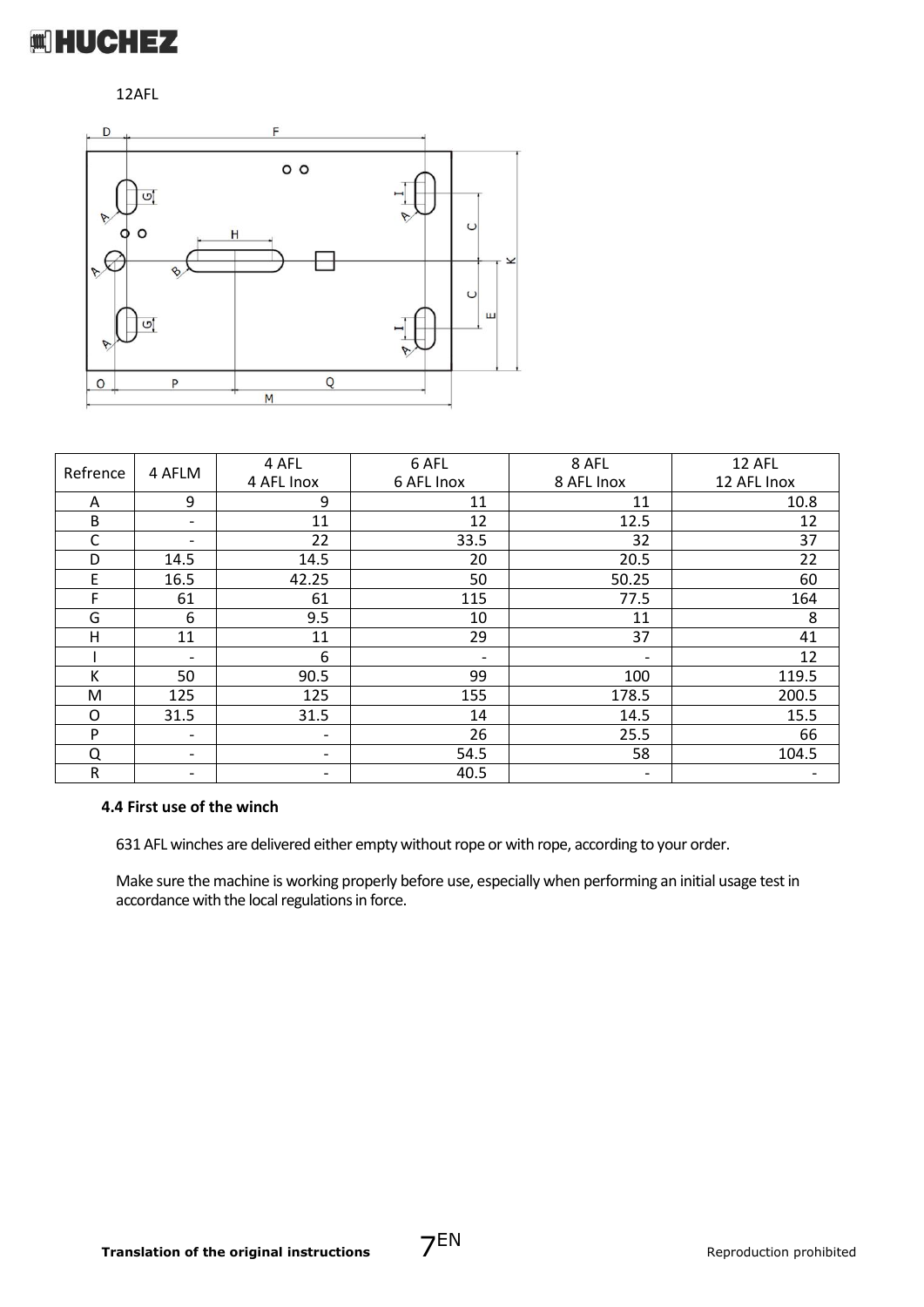

### **5 – Servicing and maintenance**

- Check the state of the rope and the hook regularly. A rope that is frayed, cut or creased does not work properly and must be changed before use.
- Grease the pinions at least once a year, or more if the winch is used intensively. Do not dismantle the winch to do this; turn the reel while putting a uniform layer of grease on the teeth of the reel with a brush. Use molydal no.3790 type grease.
- **■** Important: do not grease the self-braking system.
- Keep the winch in a good working order. All unserviced mechanical parts can cause malfunctions and even accidents. The winch must be checked at least once a year by someone who is suitably trained. The result of the check and all actions affecting the winch, the rope, the strap or the hook must be noted in a maintenance book.

**Regularly and before each use**: check the condition of the rope, hook and safety latch. If the rope and hook are not supplied by the manufacturer along with the machine, check that the rope and hook used guarantee a level of safety in accordance with breaking factor 5 (Machinery Directive 2006/42/EC).

#### **6 – Contraindications for use**

**Before using the equipment, check for potential causes of overloading such as: adhesion to the ground, suction, jamming, etc. Beware of the following forbidden and incorrect uses or operations:**

#### **It is forbidden to:**

- Leave the winch within the reach of children or persons unaware of how to operate it;
- lift loads in excess of the nominal load indicated on the machine plate;
- unwind the drum completely (maintain two or three residual winds);
- pull at an angle;
- pull on a fixed point;
- swing the load;
- keep the load suspended or in traction longer than the time required for the operation. If this is done, provide a load maintenance system other than the winch in order to make it secure;
- use the winch to lift people;
- use the winch for random applications (in which the load is likely to change depending on natural phenomena such as wind, rain, etc.);
- walk under a load:
- use ropes with a different diameter and texture from the specifications in this instruction manual (breaking factor 5);
- use damaged or spliced ropes;
- use hooks without a latch, those not suitable for the loads indicated on the machine and those in poor condition;
- insert objects into moving parts;
- perform operations on a machine while it is loaded;
- allow the load to be lowered in free fall;
- motorise the machines:
- use the machine rope as a sling;
- use handles other than the original ones;
- use the machine for operations other than those for which it is intended;
- use the winch as an anti-fall device, regardless of the height of the drop and the load applied;
- use parts or components other than the original ones provided by the manufacturer;
- tow by positioning a fixed point on the winch.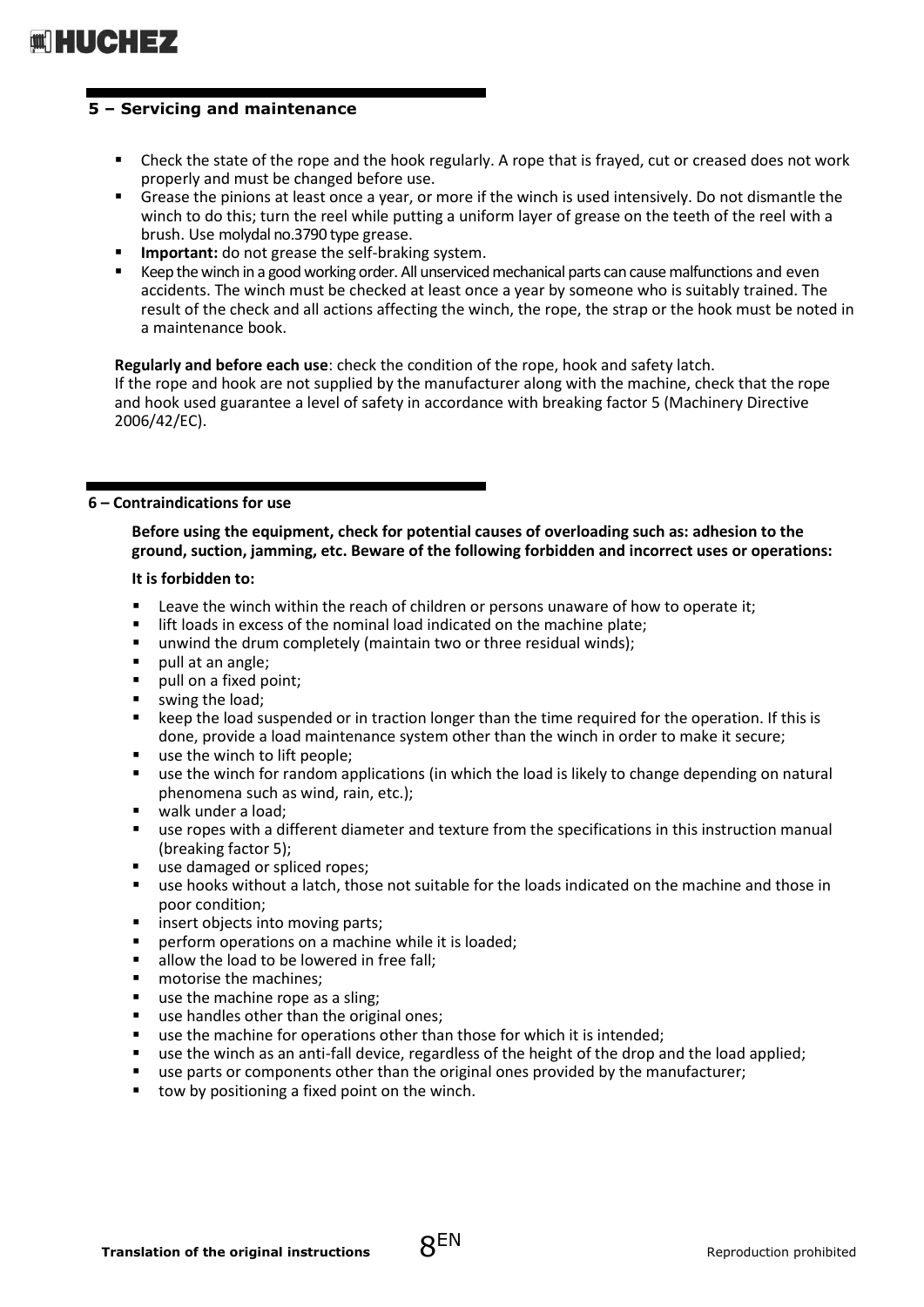# 

#### **7 – Precautions for use**

- The operating temperature should be between  $-10^{\circ}$ C and  $+50^{\circ}$ C.
- These winches are manufactured for use in a normal environment. If they have to be used in an aggressive environment (saline, chemical atmosphere…), it is advisable to use an INOX 316L stainless steel winch.
- These winches must be used regularly, even while empty.
- It is strongly recommended not to handle the rope unless protected by gloves.

#### **8 – Compulsory regulatory checks**

This equipment has been designed to be tested:

▪ In a dynamic situation, with coefficient 1.1. ■ In a static situation, with coefficient 1.5

A periodic maintenance check is required at least once a year:

In accordance with regulations, the user must keep an inspection booklet recording all the inspections and operations carried out on the machine (Rule FEM 9755).

#### **In France, since 1 April 2005, the owner of a lifting machine must:**

- 1. **Pursuant to the provisions of the order of 2 March 2004**, keep a maintenance log in which the following must be recorded:
	- Maintenance operations performed in accordance with the manufacturer's recommendations **•** All other operations (inspection, maintenance, repairs, replacement or changes to the machine)

The following must be recorded for each of these operations: the date of the work, the names of the people and, where appropriate, the companies which carried out the work, the nature of the operation and, if it is a regular operation, the frequency. If the operations involve the replacement of certain machine components, the references of these components must be indicated.

## **2. By virtue of the order of 1 March 2004, article R 232.12 of the Labour Code:**

Checks during set-up (section 3 of the order - articles 12 to 17):

- *-* Suitability test (article 5-1): suitable equipment and compliant installation. This must be provided, in writing, by the user (article 3d).
- *-* Assembly and installation test (article 5-11): equipment installed according to the instruction manual.
- *-* Operating test (article 6c or 14-II): loaded, with safety tests.
- *-* Static test (art. 10)
- *-* Dynamic test (art. 11)

Regular general checks (section 5 of the order - articles 22 to 24):

- *-* Inspection of the state of preservation (art. 9): equipment kept in good condition, with nothing missing or added, compliant.
- *-* Operating test (art. 6b and c): loaded, with safety tests.
- *-* Checks when resuming service (section 4 of the order articles 18 to 21):
- *-* Suitability test (art. 5-I): suitable equipment and compliant installation. Must be provided, in writing, by the user (art. 3d).
- *-* Assembly and installation test (art. 5-II): equipment installed according to the instruction manual.
- *-* Inspection of the state of preservation (art. 9): equipment kept in good condition, with nothing missing or added, compliant.
- *-* Operating test (art. 19-II): loaded, with safety tests.
- *-* Static test (art. 10)
- *-* Dynamic test (art. 11)